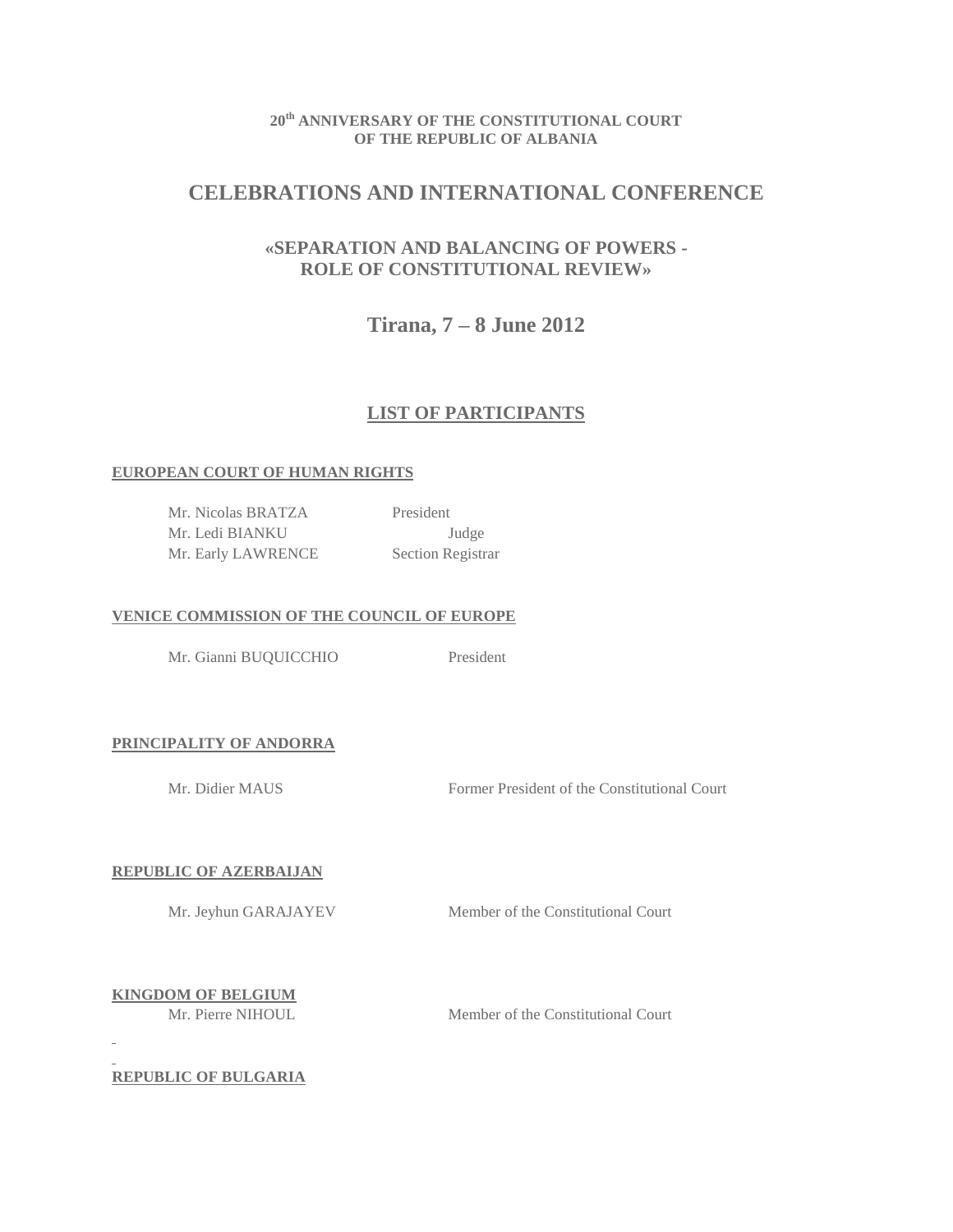Mrs. Enita ENIKOVA Secretary General

Mr. Evgeni TANCHEV President of the Constitutional Court Mr. Dimitar TOKUSHEV Member of the Constitutional Court

## **REPUBLIC OF CROATIA**

| Mr. Mario JELUŠIĆ | Member of the Constitutional Court |
|-------------------|------------------------------------|
| Mr. Teodor ANTIC  | <b>Secretary General</b>           |

#### **CZECH REPUBLIC**

| Mr. Stanislav BALIK    | Member of the Constitutional Court |
|------------------------|------------------------------------|
| Mrs. Vlasta FORMANKOVA | Member of the Constitutional Court |

### **REPUBLIC OF GERMANY**

| Mr. Rainer ARNOLD                                                      | Jean Monnet Chair of the European Law, University of |
|------------------------------------------------------------------------|------------------------------------------------------|
|                                                                        | Regensburg                                           |
| Head of Department, Central, Eastern and Southeastern Europe, Caucasus |                                                      |
| and Central Asia                                                       |                                                      |

Hanns Seidel Foundation

### **REPUBLIC OF HUNGARY**

| Mr. Péter PACZOLAY | President of the Constitutional Court |
|--------------------|---------------------------------------|
| Ms. Di á na MECSI  | Head of the Cabinet                   |

#### **REPUBLIC OF ITALY**

| Mr. Franco BILE | President Emeritus of the Constitutional Court |
|-----------------|------------------------------------------------|
| Mr. Mauro BARBA | Ceremonial Office                              |

#### **REPUBLIC OF KOSOVO**

| Mr. Enver HASANI                              | President of the Constitutional Court |
|-----------------------------------------------|---------------------------------------|
| Mr. Altay SUROY                               | Member of the Constitutional Court    |
| Mr. Ivan ČUKALOVIĆ                            | Member of the Constitutional Court    |
| Mrs. Arbëresha RAÇA – SHALA Secretary General |                                       |
| Mr. Avdi DINAJ                                | Justice of the Supreme Court          |

#### **REPUBLIC OF MACEDONIA**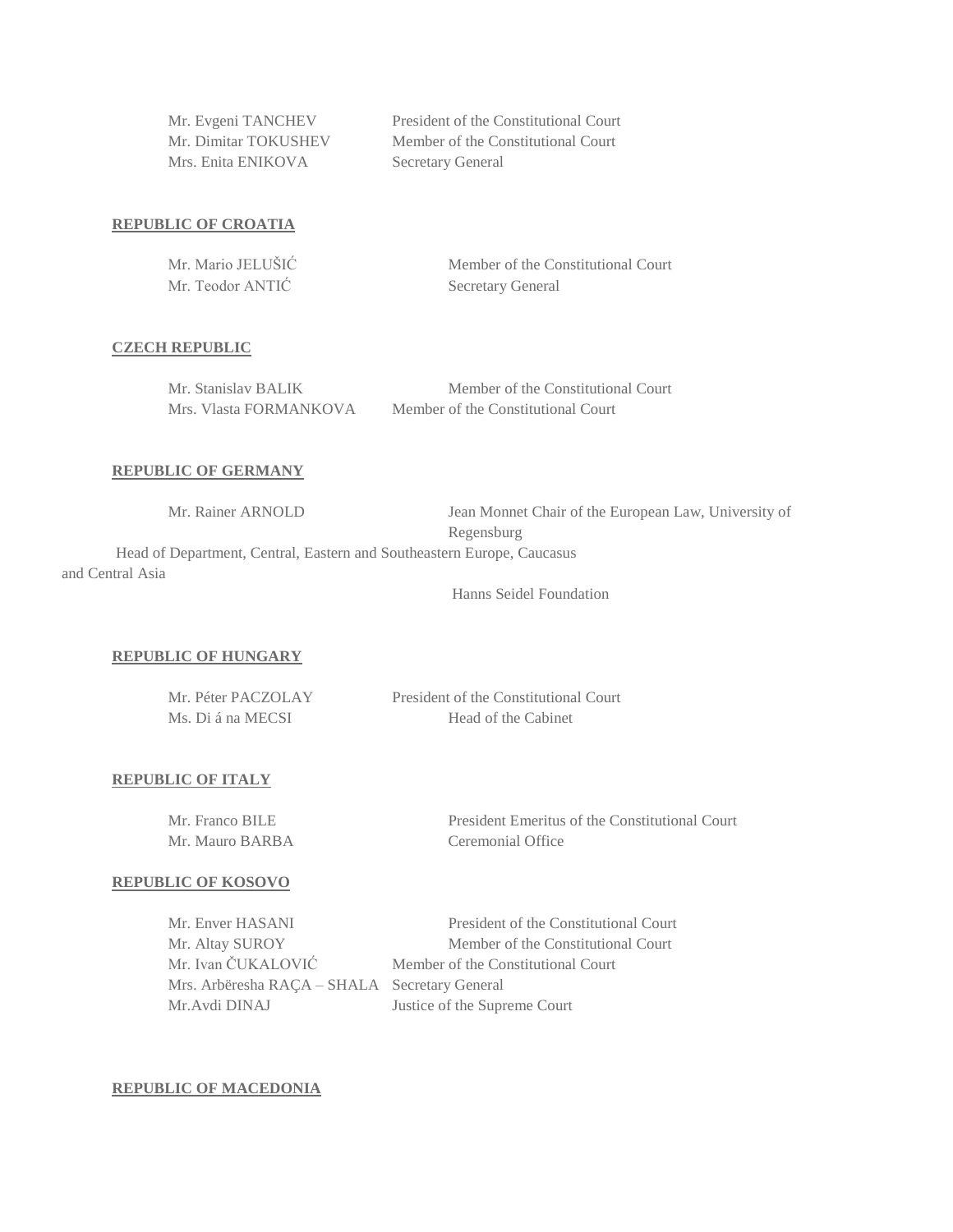| Mrs. Gzime STAROVA<br>Mr. Ismail DARLISHTA<br>Mr. Vladimir STOJANOSKI<br>Mrs. Simona Gerasimova-Jovanovska | Mr. Branko NAUMOSKI | President of the Co |
|------------------------------------------------------------------------------------------------------------|---------------------|---------------------|
|                                                                                                            |                     | Member of the Co    |
|                                                                                                            |                     | Member of the Co    |
|                                                                                                            |                     | Member o            |
|                                                                                                            |                     | Advisor c           |

onstitutional Court mstitutional Court mstitutional Court of the Constitutional Court of the Constitutional Court

### **REPUBLIC OF MOLDOVA**

| Mr. Petru RAILEAN   | Member of the Constitutional Court |
|---------------------|------------------------------------|
| Mrs. Elena SAFALERU | Member of the Constitutional Court |

#### **REPUBLIC OF MONTENEGRO**

| Mr. Milan MARKOVIĆ                     | President of the Constitutional Court |
|----------------------------------------|---------------------------------------|
| Mr. Miraš RADOVIĆ                      | Member of the Constitutional Court    |
| Mrs. Aleksandra VUKASINOVIC Translator |                                       |
| Miodrag BAJIĆ                          | Senior Advisor of the State Protocol  |

#### **REPUBLIC OF MOROCCO**

| Mr. Mohamed SEDDIKI                                                 | Member of the Constitutional Council |
|---------------------------------------------------------------------|--------------------------------------|
| Mr. Mohammed Amine BENABDALLAH Member of the Constitutional Council |                                      |

## **REPUBLIC OF POLAND**

| Mr. Andrzej RZEPLIŃSKI | President of the Constitutional Tribunal |
|------------------------|------------------------------------------|
| Mr. Witold PLOWIEC     | Assistant of the judge                   |

## **ROMANIA**

| Mr. Mircea ȘTEFAN MINEA    | Member of the Constitutional Court |
|----------------------------|------------------------------------|
| Mr. Valentin ZOLTAN PUSCÁS | Member of the Constitutional Court |

#### **RUSSIAN FEDERATION**

Mr. Konstantin ARANOVSKIY Member of the Constitutional Court

#### **REPUBLIC OF SLOVENIA**

| Mr. Miroslav MOZETIČ   | Vice President of the Constitutional Court |
|------------------------|--------------------------------------------|
| Mrs. Dunja JADEK PENSA | Member of the Constitutional Court         |